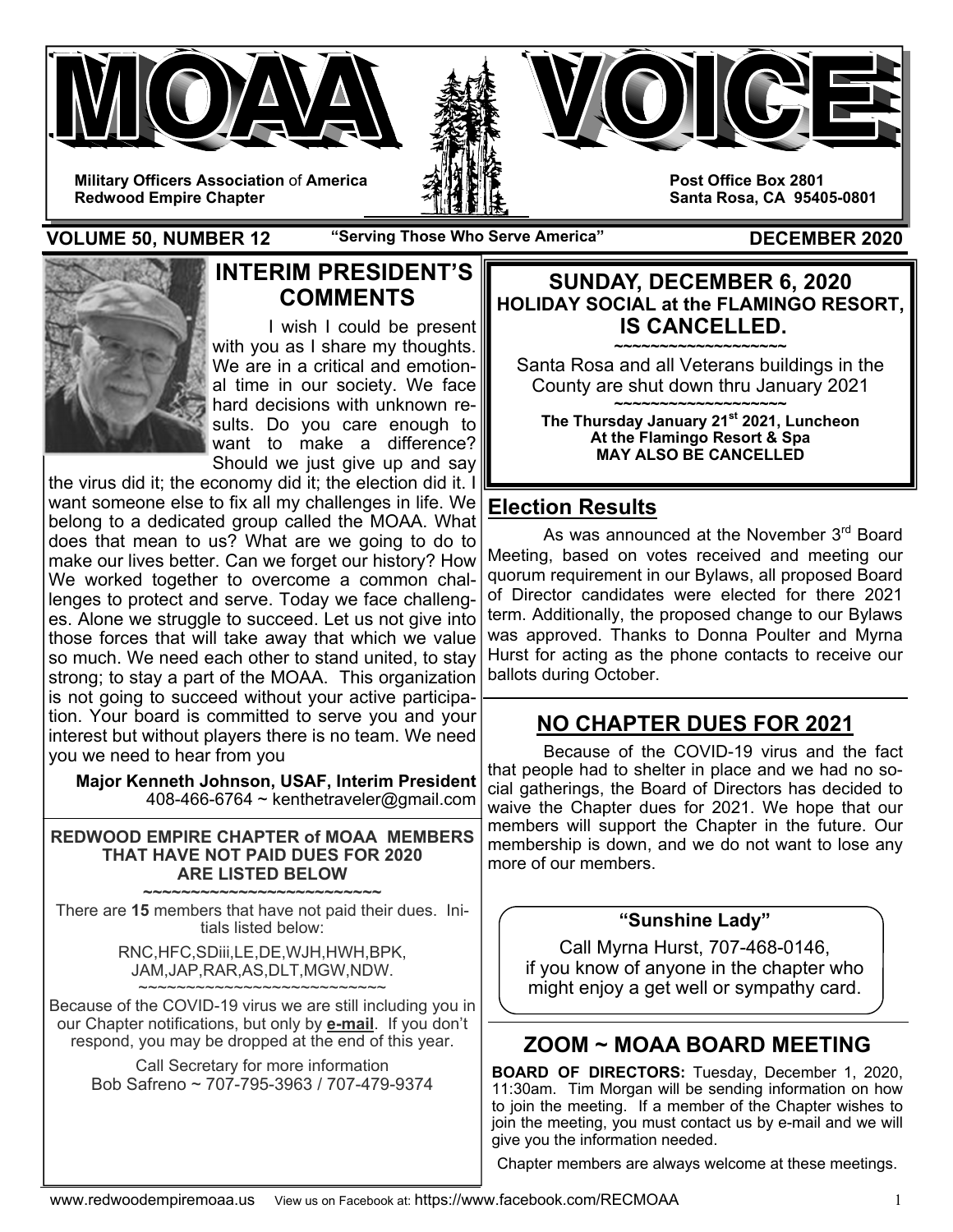## **RECMOAA "Zoomers" Pub Meeting**

Last year, our new Chapter President, Ken Johnson proposed monthly 'pub crawl' drop-in meetings to enjoy comradeship and further connection with interested members. Starting in December Tim Morgan will setup a monthly "Zoomer" Pub Meeting on the second Tuesday (for now) of each month at 4:00pm for about an hour or so. Attendance is purely optional. The access information for the first meeting on December  $8<sup>th</sup>$  is as follows:

> Join Zoom Meeting https://us02web.zoom.us/j/6103642462? pwd=TldaYXdwZ3l5OEJ4SGFVcHIwNjFjZz 09 Meeting ID: 610 364 2462 Passcode: 464646 Dial by your location: 1 669 900 6833 US (San Jose)

**Note:** If the link above does not work for you, go to https://Zoom.us/Join and enter the Meeting ID and Passcode above, or for voice only, use the dial in number above.

 Hope to 'see' some of you there in December.

**Basics** 

#### **About Zoom**

 Due to the COVID-19 face-to-face meeting limitations placed on our members this spring, as you should know all RECMOAA Chapter events have been cancelled until such time as it's considered safe again to meet in person. However, life and management of our Chapter continues to be needed. The Board of Directors (BoD) have been meeting once a month virtually using the popular application 'Zoom.' This meeting facilitation app is available free on the Zoom.us website at: https:// zoom.us/download. The Zoom app can be used on computers (desktop, laptop, pads, etc.), smart phones, and plain old telephones (although on telephones only voice can be used).

 To fully participate in a Zoom meeting you will need to have a web camera, speakers, and microphone available. Even if a web camera is unavailable, if a microphone is available, you should be able to participate as well. The app is available in a myriad of formats, PC and Apple for computers, and Apple iOS and Android for smart phones. There may be other formats available like Unix but I'm not sure of that.

**Question:** 'do I need to have the Zoom app on my device?'

**Answer:** No, as long as you are a participant in a Zoom meeting, the invitation to the meeting generated by the host (who has to have a Zoom account) has a link to the meeting and creates a temporary access to the Zoom meeting requiring only a user identification number (user id) usually a 6 or 7 digit number, and a password, these too are provided in the invitation to the Zoom meeting.

**Question:** 'what about telephones?'

**Answer:** Contained in the invitation are a list of call in numbers which can be used for voice access. These are not (usually) local numbers but, we've been using the closest one listed as in San Jose, CA. I believe all that's required for access is the meeting ID.

**Question:** 'is Zoom hard to learn?'

**Answer:** A little bit at first, but most people 'get it' shortly after first use. Tim Morgan can help with tutoring on this for most users.

#### **Zoom for BoD meetings**

 As stated above, the BoD meeting have been conducted using Zoom since about June of this year. An invitation is sent out via email by Tim Morgan to the Board members and guests, a few days before the board meeting (held on the first Tuesday @ 11:30am), containing a link to the meeting, meeting ID, and password. If any member who has not received an invitation and wishes to attend our Board meeting, please contact Tim Morgan at blackcloudbrew@comcast.net, or phone number 707-695-9293.

#### **Other Possible Chapter Uses for Zoom**

 While I truly hope we can return to safely meeting in person for both BoD and Chapter events, we are learning our way to possible other uses for Zoom. It's possible that we can hold periodic Chapter events as a webinar with a speaker, but we aren't quite ready to roll that out yet. We are going to try to have periodic afternoon agenda free 'pub' meeting to consume our favorite beverage and chat with members. There may be other ways to use Zoom and we will continue to evaluate that as time goes on.

LCDR Tim Morgan, Treasurer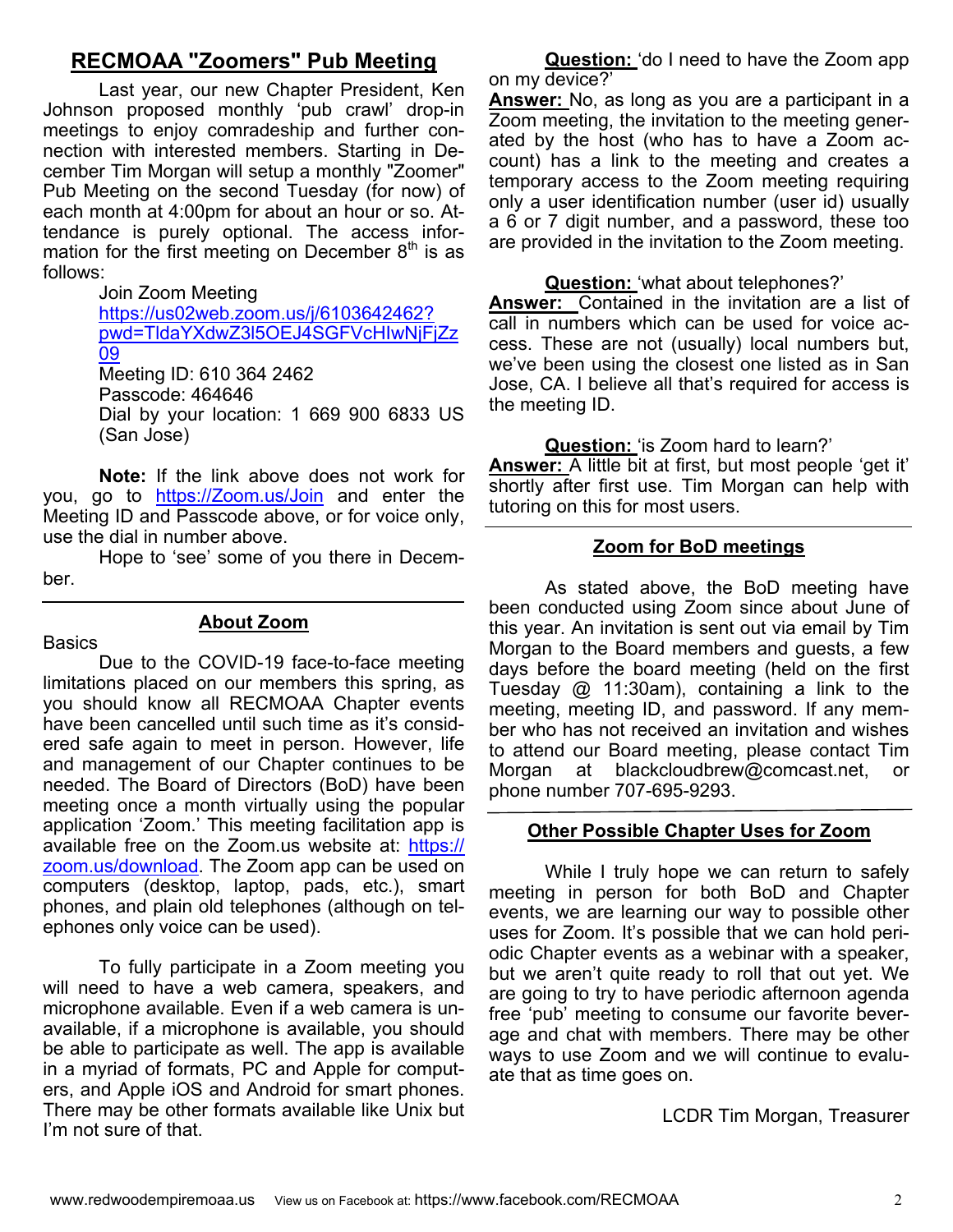## **Legislative Affairs – December 2020 LEGISLATION:**

#### **MERRY CHRISTMAS AND HAPPY NEW YEAR Federal**

**Arlington National Cemetery.** As a reminder, **Public Comment Period** finished on 16 November 2020 regarding Proposed Arlington Eligibility Changes. The proposal up for comment would dramatically reduce the number of people who qualify for in-ground burial, forcing many families to change long-held plans. However, you can still ask you Senators or Congressperson to intercede on your behalf. You can use the MOAA website – moaa.org/ANC

to use MOAA's prepared letters. Adding your comments to these letters would help.

 **Attacks on Miltary Retired Pay.** Moves on Capitol Hill and at DoD aimed toward reducing outlays for retired military pay. This will involve capping COLA , changing commissary/exchange benefits was well as other budget cuts. After all, someone has to pay for the multi-trillion dollar bank overdraw.

**NDAA.** The National Defense Authorization Act is still having details being worked out between the House and Senate, most notably of which is over the unification of the commissary and PX.

#### **State:**

Well, the election is over, some issues came out well. Proposition 15 did NOT pass so our property taxes are protected once more – for a while. However, the problem **will** be back The tax opportunity is too lucrative for the "tax grabbers" not to keep trying.

 Also keep your eyes open for the state to exploit more insidious tax opportunities..

**Income Tax Exclusion** California only one of two in the U.S. which do not give at least a partial exemption on military retired pay. Please note the colored map on right side: Red is only in California and Vermont (map in black in white should be the darkest image).

### **Vern McNamee, Legislative Chair**

# **Redwood Empire Chapter member CPT WILLIAM ANDERSON, USA**

#### **Is offering his service to members and veterans in need.**

 He realizes that the country is presently going through a rough time, because of the present COVID-19 virus and shelter in place, there are a lot of people with many different needs. He is offering to our members and any veterans organizations his help.

 As a landlord he can repair many house issues for our their members. **FREE!** They only need to pay for parts.

 He can transport supplies. He lives in Santa Rosa. He owns 46 properties in this state alone and is his own maintenance service. He does many kinds of things.

 Anyone can call him and he will give you more details.

Call: William Anderson at 707-331-0366